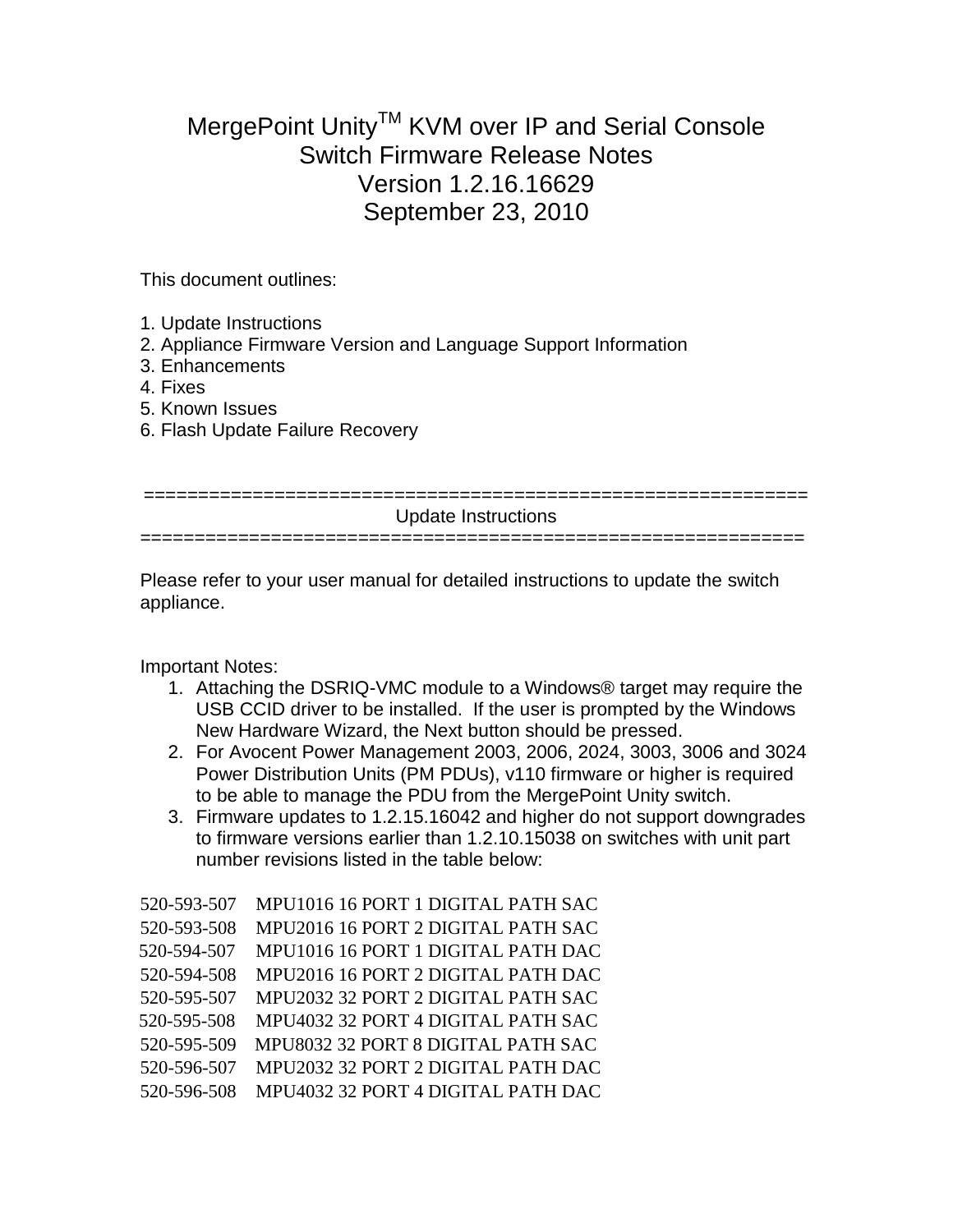| 520-596-509 MPU8032 32 PORT 8 DIGITAL PATH DAC |
|------------------------------------------------|
| 520-601-502 MPU108 8 PORT 1 DIGITAL PATH SAC   |
| 520-602-502 MPU108 8 PORT 1 DIGITAL PATH DAC   |
| 520-803-502 MPU104 4 PORT 1 DIGITAL PATH SAC   |

The user can obtain the 520 unit number in one of two methods:

a. Unit label located on the bottom of the unit

b. Local or Remote User Interface under Unit View -> Appliance -> Properties -> Identify -> Part Number

============================================================= Appliance Firmware Version and Language Support Information

=============================================================

The following appliances are supported with this update:

| <b>Switch</b> | <b>English</b>             |
|---------------|----------------------------|
| MPU104E       | FL0620-AVO-1.2.16.16629.fl |
| MPU108E       |                            |
| MPU108EDAC    |                            |
| MPU1016       |                            |
| MPU1016DAC    |                            |
| MPU2016       |                            |
| MPU2016DAC    |                            |
| MPU2032       |                            |
| MPU2032DAC    |                            |
| MPU4032       |                            |
| MPU4032DAC    |                            |
| MPU8032       |                            |
| MPU8032DAC    |                            |

============================================================= **Enhancements** =============================================================

None